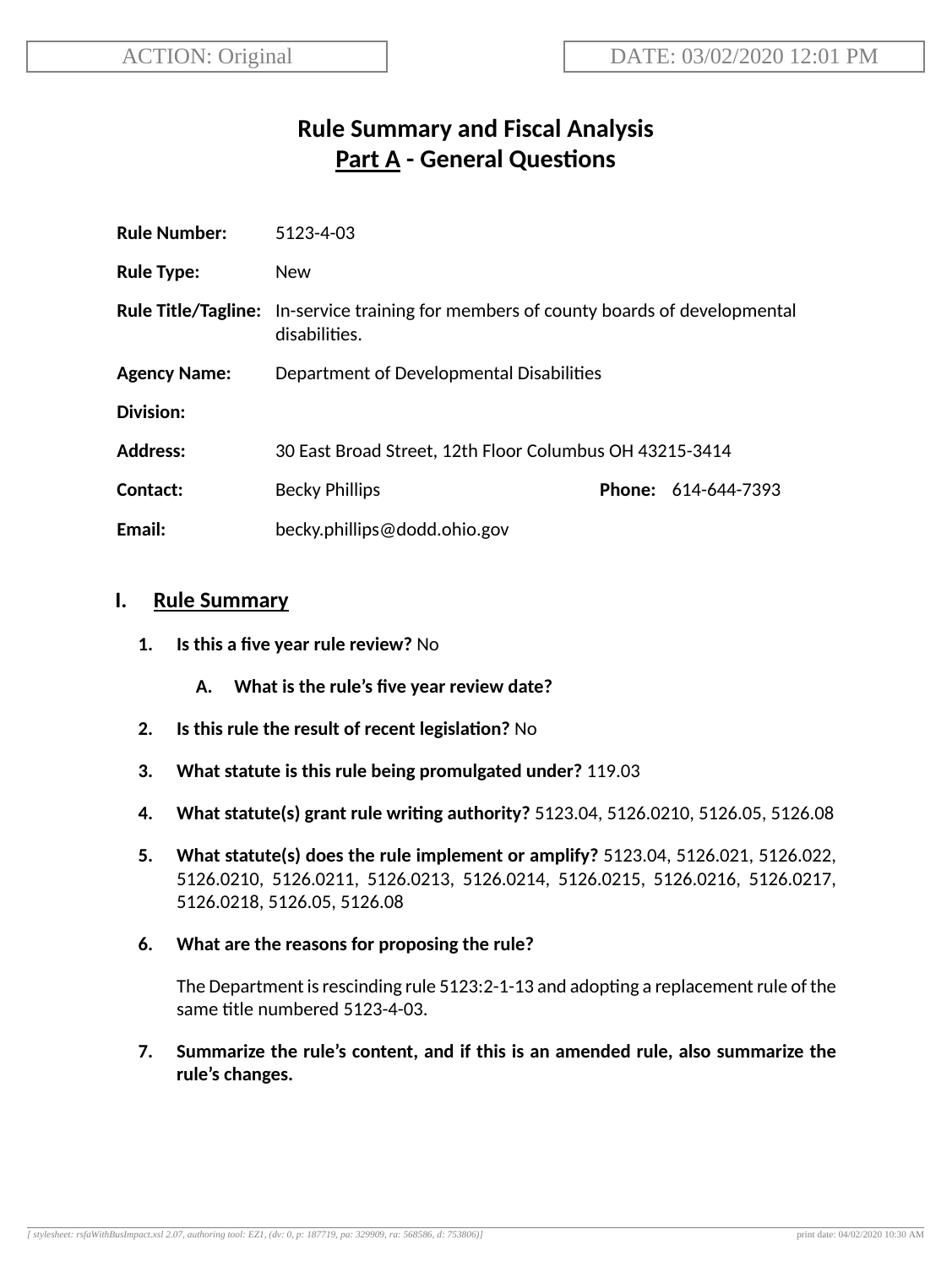The rule delineates requirements for annual in-service training for members of county boards of developmental disabilities.

- **8. Does the rule incorporate material by reference?** No
- **9. If the rule incorporates material by reference and the agency claims the material is exempt pursuant to R.C. 121.75, please explain the basisfor the exempon and how an individual can find the referenced material.**

*Not Applicable*

**10. If revising or re-filing the rule, please indicate the changes made in the revised or refiled version of the rule.**

*Not Applicable*

### **II. Fiscal Analysis**

**11. Please esmate the increase / decrease in the agency's revenues or expenditures in the current biennium due to this rule.**

This will have no impact on revenues or expenditures.

\$ 0

Rescinding rule 5123:2-1-13 and adopting replacement rule 5123-4-03 will neither increase nor decrease revenues or expenditures for the Department.

#### **12. What are the esmated costs of compliance for all persons and/or organizaons directly affected by the rule?**

The rule implements Section 5126.0210 of the Revised Code which requires members of county boards of developmental disabilities to attend in-service training. While inservice training for members is available free of charge, it is possible that a county board might incur costs associated with arranging or providing in-service training, monitoring members' completion of in-service training, or reimbursing members' expenses related to attending in-service training. Rescinding rule 5123:2-1-13 and adopting replacement rule 5123-4-03 will neither increase nor decrease revenues or expenditures for county boards.

#### **13. Does the rule increase local government costs? (If yes, you must complete an RSFA Part B).** No